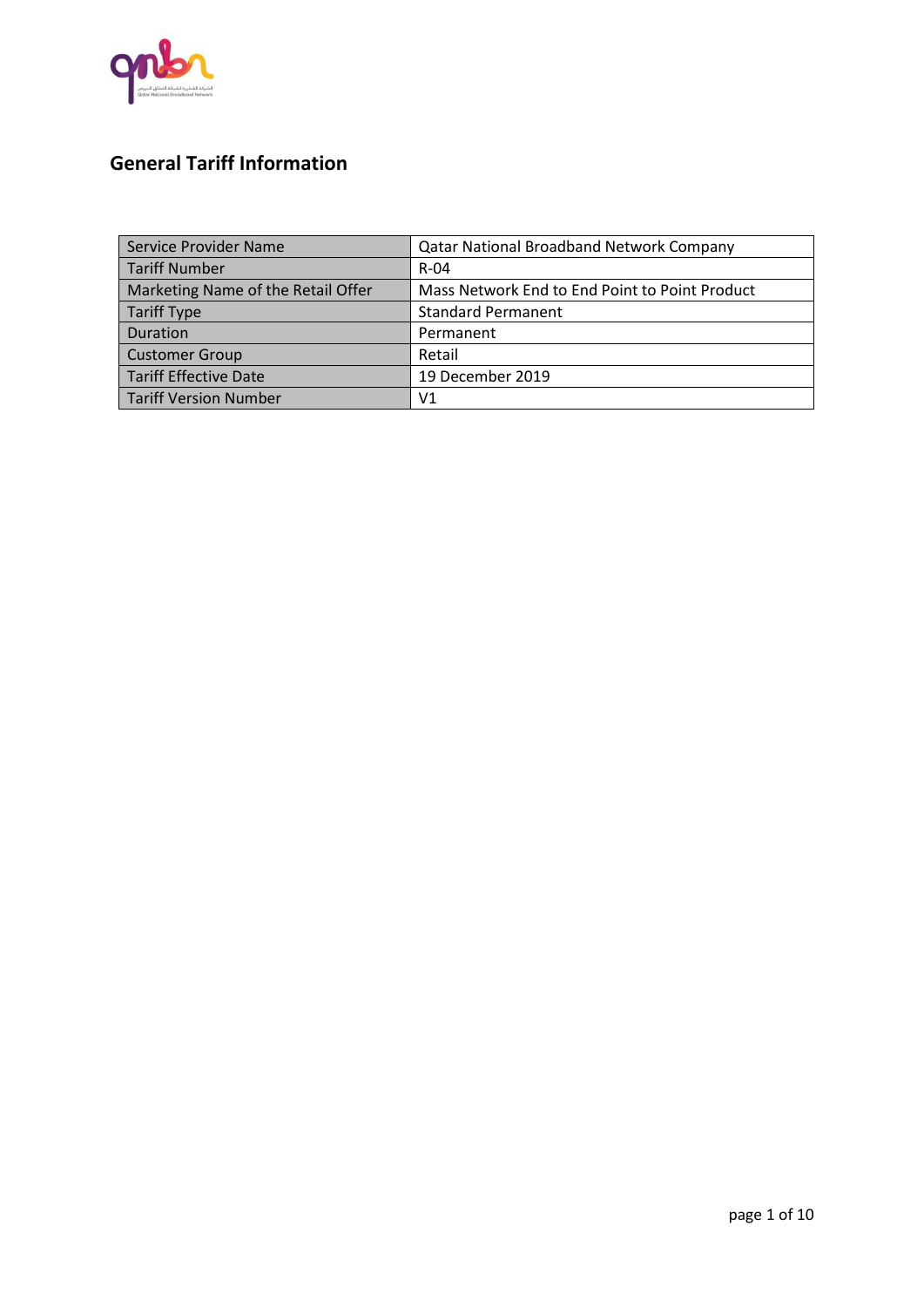

# **1 Definitions**

**"Agreement"** means the Agreement entered into between Qnbn and the Customer for the supply, installation and related services of the Product. The Agreement comprises the Master Service Agreement, together with this Tariff Document. Additional schedules (addressing such as matters as operational details, civil works, etc.) may be agreed with the Customer;

**"Business Day"** means any day other than Friday, Saturday or a public holiday in the State of Qatar;

**"Calendar Day"** o**r "Day"** means any day of the week;

**"Charge(s)"** means the consideration payable by the Customer for the Products (including any ancillary goods or services) set out or referred to in the Tariff Document and/or the commercial offer;

**"Central Office"** or "**CO**" means Qnbn's premises housing Qnbn's ODF from where the feeder cable originates towards the outside plant;

**"Connection"** may refer to any one or all of the various passive fiber elements, links or Products, depending on the context;

**"Coverage Area"** means the territory of the State of Qatar where Qnbn has deployed its network;

**"Customer"** means a Qualifying Person or Persons who takes a service from Qnbn under its retail tariffs;

**"Effective Date"** means the date on which this Tariff is available to the general market;

**"Fiber Termination Box"** or "**FTB**" means a device used typically at the customer premises to terminate the end of a Wireline;

**"License"** means the telecommunication license issued by the RA to Qnbn and/or the Customer (as required by the context) pursuant to Decree Law No. (34) of 2006 on the promulgation of the Telecommunications Law in the State of Qatar;

**"Master Service Agreement"** means the document that describes Qnbn's General Terms and Conditions;

**"Monthly Recurring Charges"** refers to the charges the Customer shall pay for a given Product on a monthly basis computed from the beginning of the month (or part of month in which the Product is provided);

**"Network"** refers to a telecommunication system of a party which is used or intended to be used for telecommunications;

**"Non-Recurring Charges"** refers to the charges the Customer shall pay for a given Product on a one time basis only;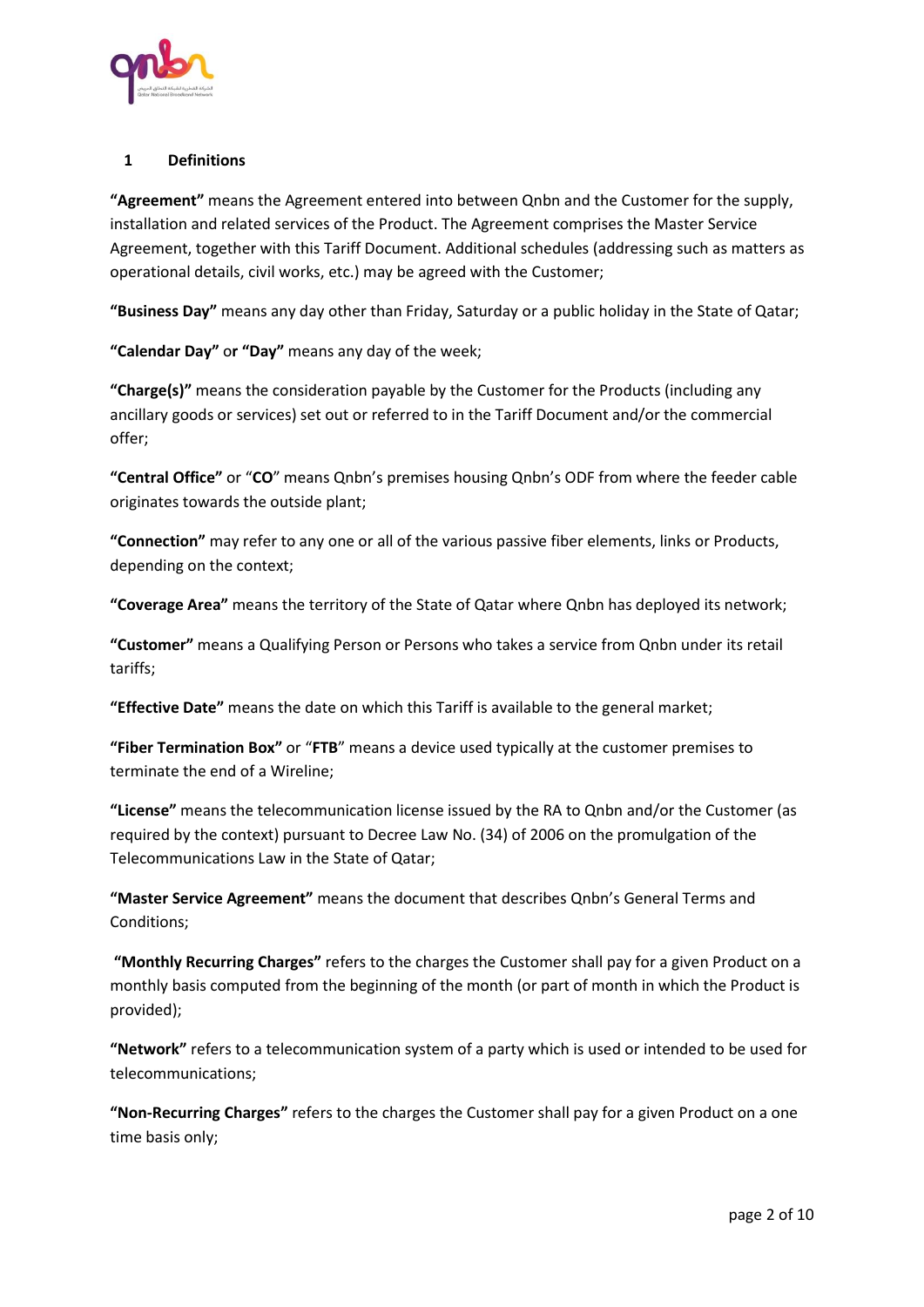

**"Optical Distribution Frame"** or "**ODF**" means the facility used typically at the CO, telecoms room, and/or customer premises to terminate the end of a Wireline;

"**Outage"** means any Product ceasing to function;

**"Patching"** means the patching service connecting two patching points in an ODF with an optical patch cord;

**"Product"** means any product and service as described in this Tariff Document for provisioning by Qnbn;

**"P2P"** is a point-to-point fiber to the premises network architecture in which one or more dedicated fibers serve a single location.

**"Qnbn Point of Presence"** or **PoP** means a third party location where the customer is present (e.g. data centre) and Qnbn has the right to terminate its Product and the Customer to connect thereto;

**"Ready for Service location"** or "**RFS**" refers to premises or locations where Qnbn offers to readily provision the Product to the telecom room of the Customer location and/or the specific Point of Presence;

**"Regulatory Authority"** or "**RA**" refers to the Telecommunications Regulatory Authority of the State of Qatar;

**"QR"** or "Qatari Riyal" means the currency of Qatar;

"**Tariff Document**" means this document;

**"Term"** means the initial term of the Agreement, or any extension thereof in writing;

**"Wireline"** means passive optical fiber cable deployed and owned by Qnbn.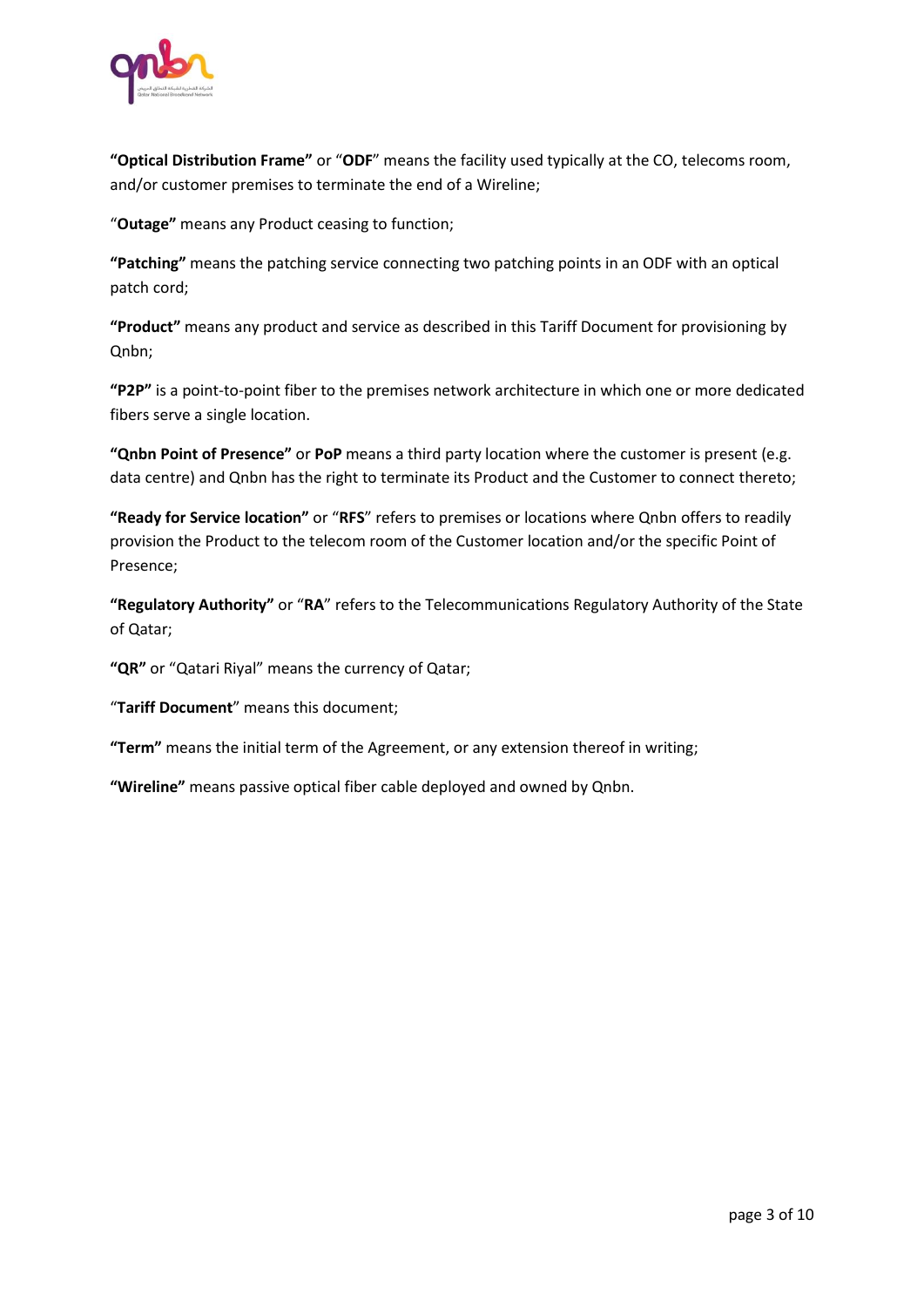

#### **2 Tariff Terms and Conditions**

This Tariff is for a permanent standard service.

This Tariff only applies to the Product as described in section [3](#page-4-0) [Product Description.](#page-4-0)

This Tariff is only applicable to Qnbn retail Customers, as described in Qnbn's License.

This Tariff will cease in case:

- Qnbn publishes a new approved Tariff; or
- Qnbn notifies and publishes the end of effectiveness of the Tariff.

Qnbn may publish promotions or Product re-adjustments that would suspend or modify this Tariff as described in the applicable document.

The Product is only available within Qnbn coverage area and the specific locations as defined by Qnbn and confirmation to offer it shall be subject to a feasibility study. Qnbn has no obligation to provide the Product outside of such area and locations.

The Product is only available with the features described in this Tariff. Qnbn has no obligation to provide a Product with different features.

Should the Customer request and Qnbn accept to provide an offer outside of the above said area and locations or with different features, such will be treated under specified terms and conditions.

These service terms and conditions are in addition to the terms and conditions specified in Qnbn's Master Services Agreement.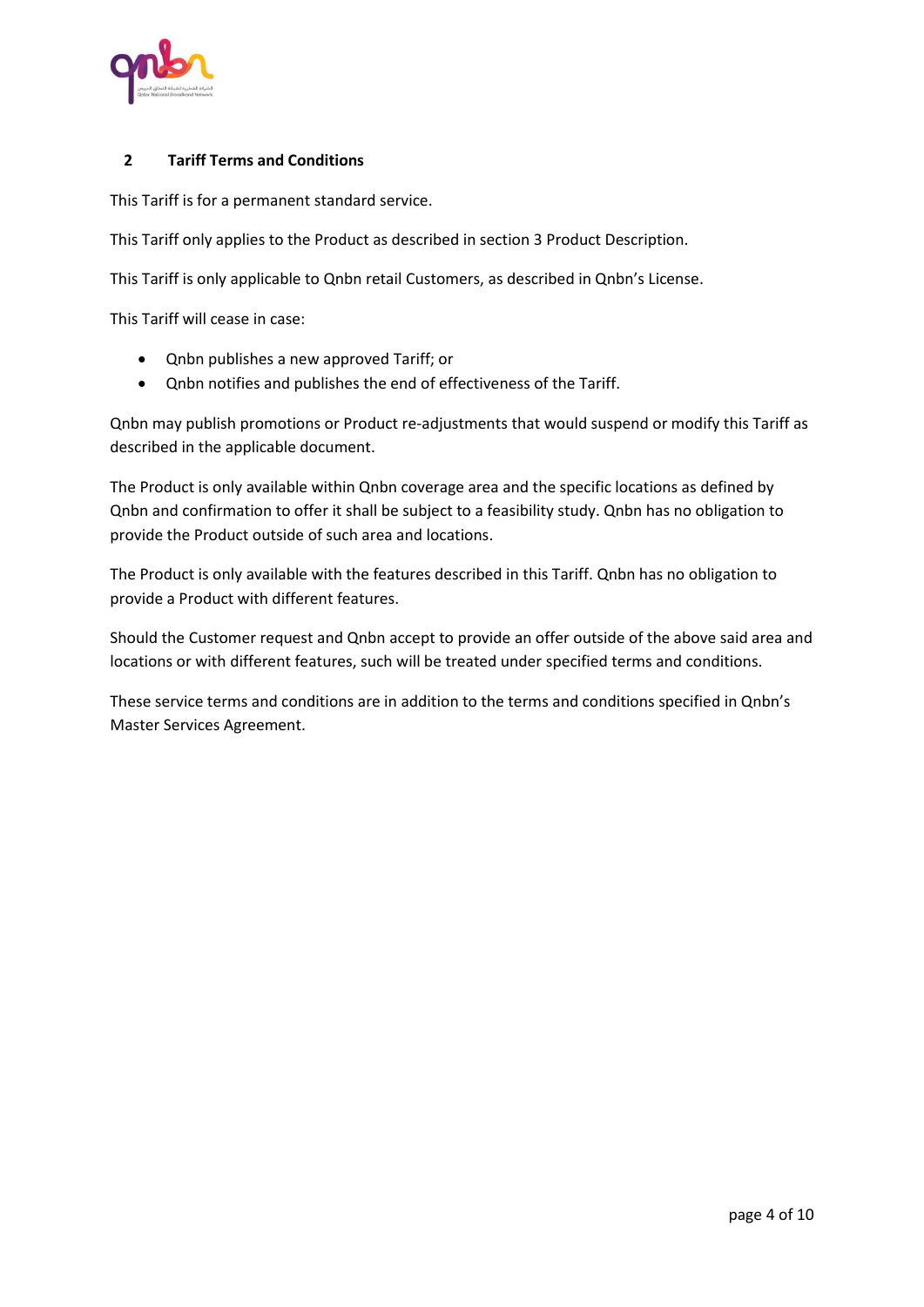

# <span id="page-4-0"></span>**3 Product Description**

This End to End Point to Point Product is a passive optical fiber product that allows the Customer to connect its locations, within the Qnbn Coverage Area. The Product grants the use of two (2) or multiple dedicated fiber strands with their full transmission media capacity.

This End to End Point to Point Product is for use in projects requiring very substantial and significant rollout deployments in which a large number of links are ordered, designed and built simultaneously. Furthermore, a considerable number of links traverses common sites multiple times. This leads to major savings in capital required and shorter delivery cycles. In Qnbn, this is typically for projects with excess of 200 links.

It is a condition to access this Product offering that the Customer orders a minimum of 200 links simultaneously with the scope increasing on a regular basis.

#### **3.1 Product Structure**

#### **3.1.1 Qnbn Network**

The Qnbn passive optical fiber network comprises:

- a) **P2P**-2 fiber links with two fiber strands each link between Qnbn's Central Offices/Point of Presence and the Customer location and,
- b) Central Office to Central Office (CO-CO) links with two fiber strands each link, between two Qnbn's Central Offices/Points of Presence or between a Qnbn **CO** and Qnbn Point of Presence.

#### **3.1.2 Product Configurations**

To provide this End to End Point to Point Product between two service delivery locations, Qnbn will use, whenever applicable, single P2P-2 and **CO-CO** links elements or combinations of both, together with the required Patching in the network elements along the route.

The diagrams below show the Product structure for the different cases shown:

i. Service delivery locations with a P2P-2 link



It applies to any Customer location to be connected to a Qnbn **PoP**

ii. Service delivery locations connected with P2P-2 links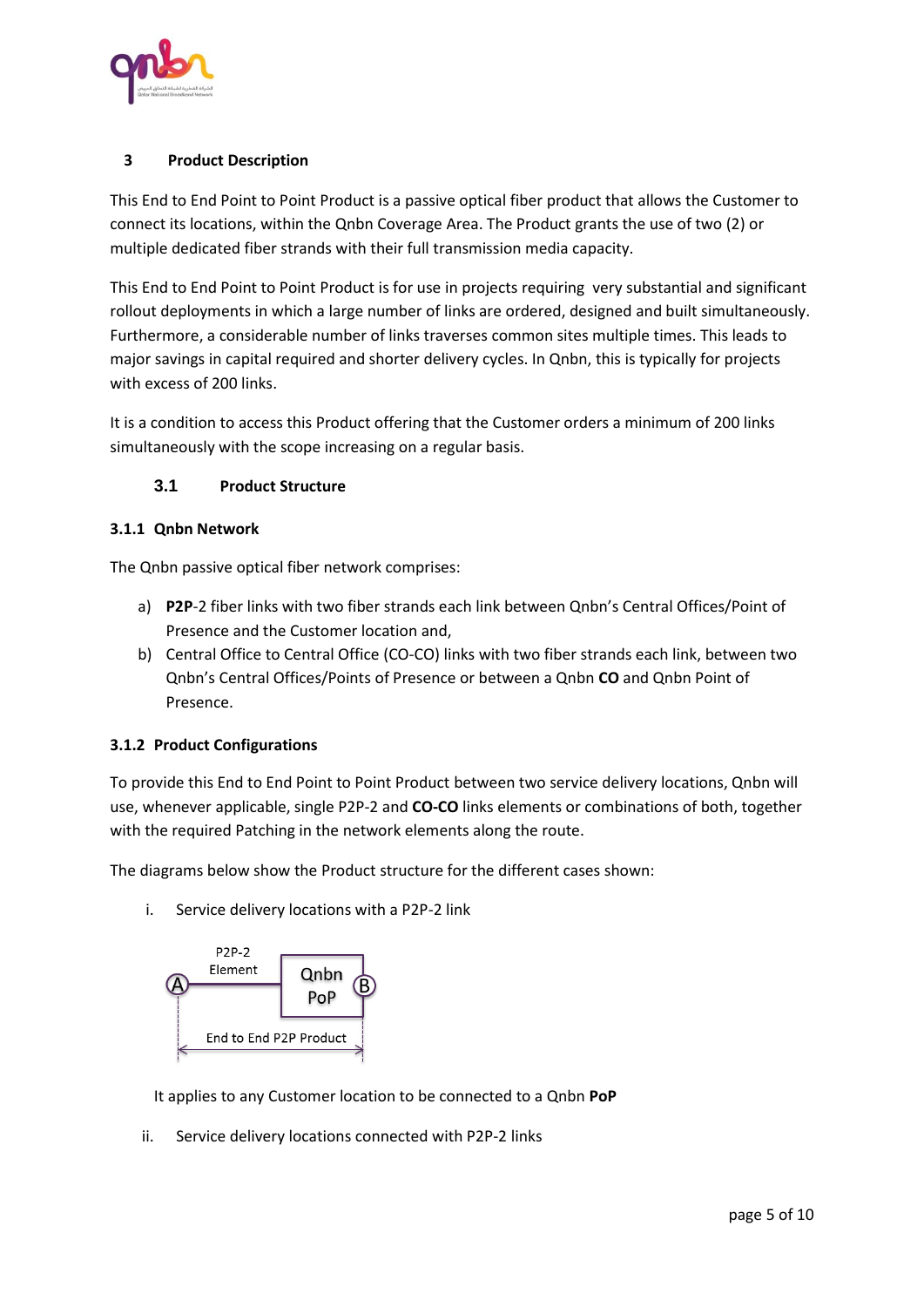



It applies to two Customer locations connected through a CO

iii. Service delivery locations connected with P2P-2 and CO-CO links



It applies to two Customer locations connected through  $COS<sup>1</sup>$ 

iv. Service delivery locations connected with CO-CO links



It applies to Connections between  $Q$ nbn PoPs $1$ 

# **3.2 Demarcation Points**

The Customer will have access to the Product at the telecom room of the Customer's building or the Qnbn Point of Presence.

Unless otherwise agreed with the Customer, the demarcation point will be an **ODF** or **FTB** placed in the Customer's building or the in the Point of Presence. The ODF or FTB will be owned by Qnbn.

No physical access shall be granted to the Customer to Qnbn's ODF or FTB and the interface shall be terminated by Qnbn staff at Qnbn's ODF or FTB at both ends and handed over to the Customer for connecting to their equipment.

 $\overline{\phantom{a}}$ 

<sup>&</sup>lt;sup>1</sup> More than one CO-CO link may be required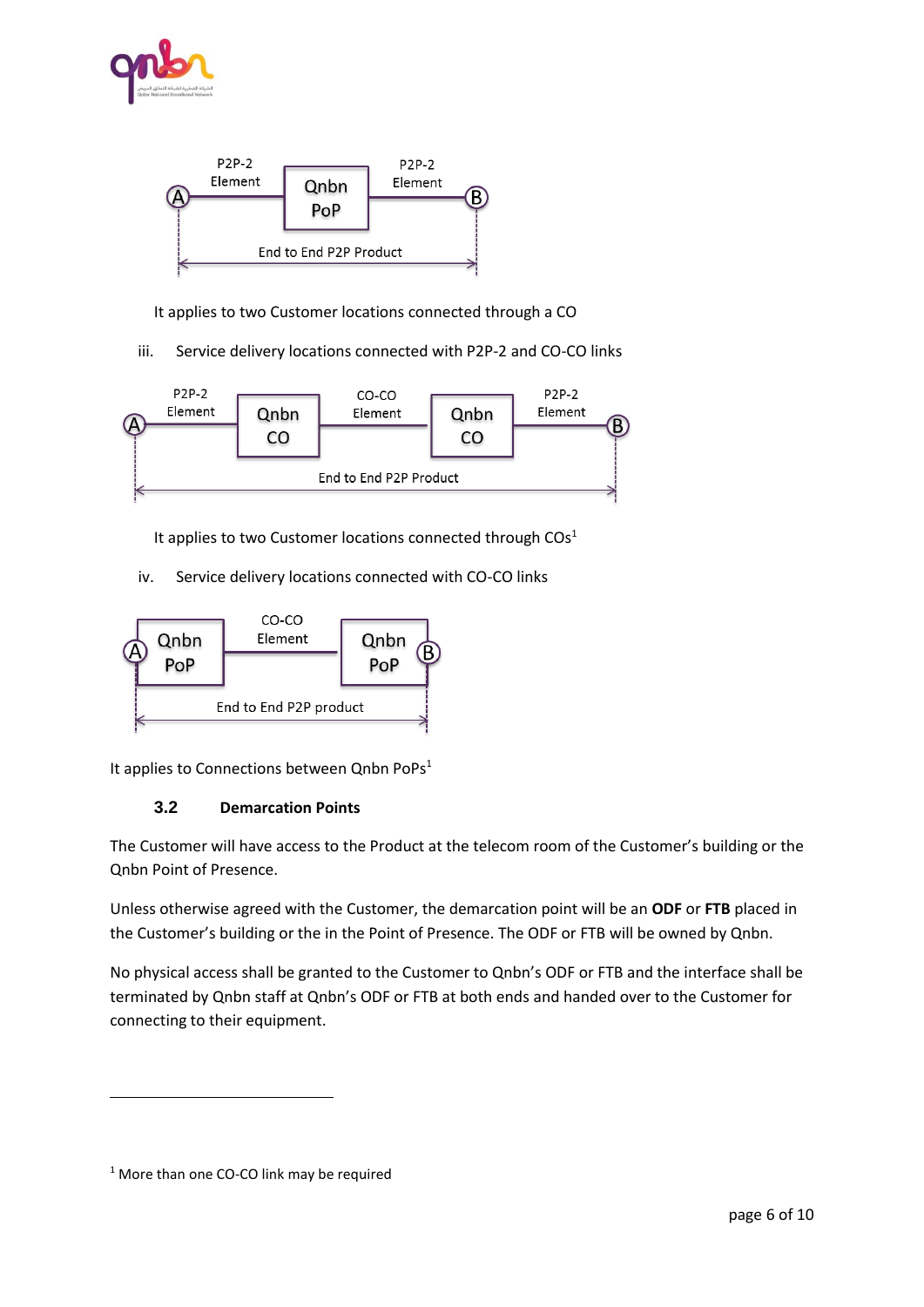

# **3.3 Physical Interfaces and Acceptance Criteria**

Qnbn shall connect the Patch Cables using standard LC/APC (Angled Polished) connectors.

The acceptance criteria for the link shall be the optical power loss measurement as mentioned below.

The optical power loss of the fiber strands will be less than 0.3 dB per connector+ 0.7 dB/km of physical cable length (splice + cable loss).

To verify that the connections meet the specified optical performance criteria, testing will be conducted by Qnbn at wavelengths of 1310 nm and 1550 nm.

#### **3.4 Operational Matters**

Provisioning, acceptance, handover, fault management, escalation, access policies, and other operational issues may be added in the Agreement.

This may include the following operational matters:

- i. Qnbn assumes that each Customer location has internal ducts, access route and entry point to the telecom room.
- ii. Qnbn operations and maintenance staff will be granted access to the Customer buildings up to the Qnbn's ODF in the telecom room on 24x7 basis to provide support and O&M services.
- iii. The proposed implementation plan will be finalized after survey.
- iv. The Customer will support Qnbn to secure access to both Customer locations telecom rooms and duct routes connecting telecom rooms to the outside plant.
- v. The Customer is responsible for providing the patch cords and carrying out the fiber connectivity between Customer's telecom rooms (Qnbn ODF) or Qnbn FTB to the Customer equipment.
- vi. Qnbn will provide the Customer with at least two (2) Business Days' notice for any planned activities that may cause an Outage.
- vii. In the event of a fault which requires carrying out planned Qnbn maintenance activities for a permanent solution after a work around or a temporary fix or any other reason, Qnbn will endeavor to notify the Customer as soon as reasonably practicable after becoming aware of the event and will also endeavor to provide the Customer with the links that will, or are likely to be, impacted by the activities; and the expected timeframes for the planned Qnbn maintenance.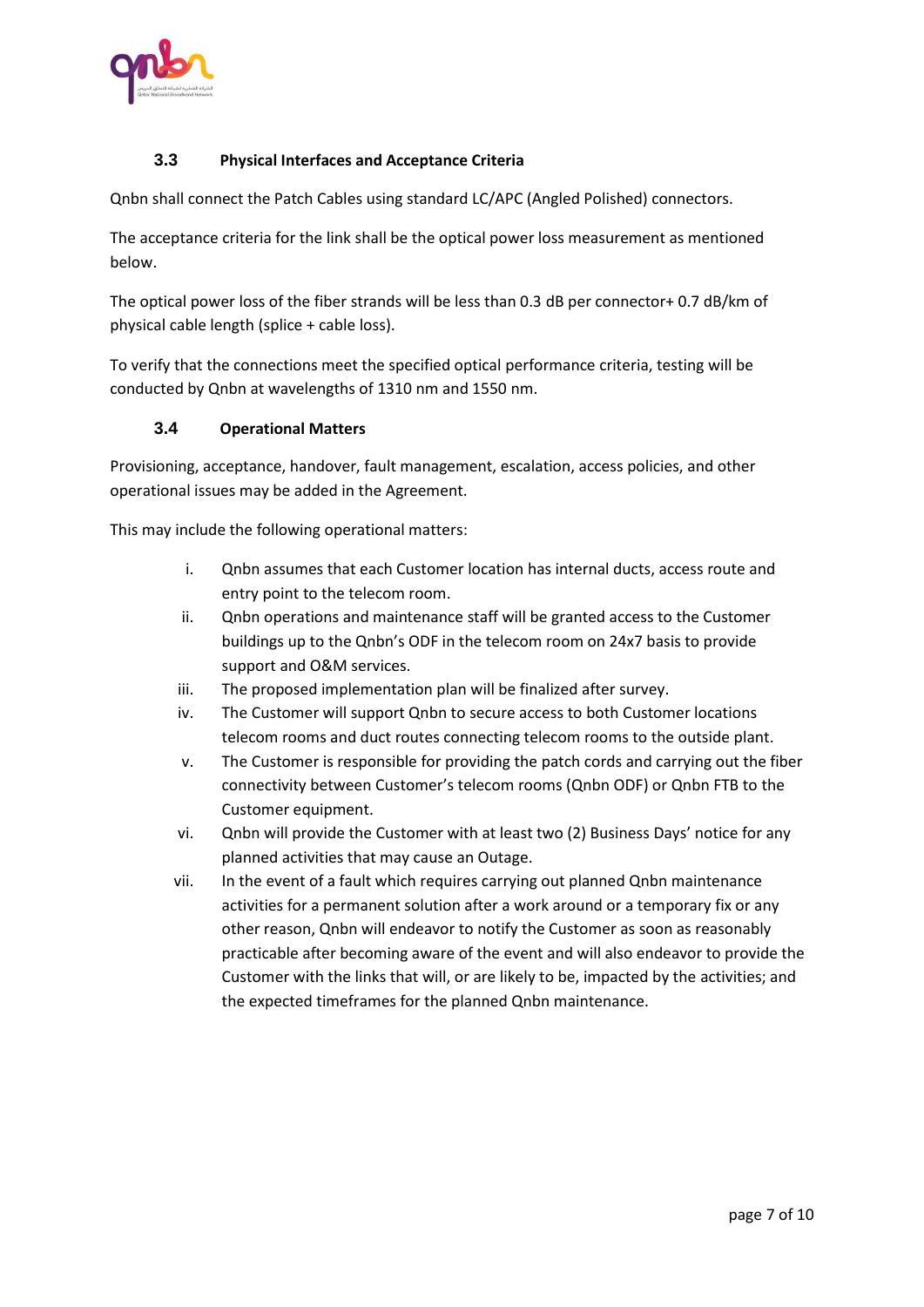

# **4 Product Charges**

Recurring and Non-Recurring Charges applied to each element in the Product.

The Monthly Recurring Charges are monthly fees for the product rental applied to each P2P-2 and CO-CO link elements. The amount varies with the radial distance between the two ends of each link element, according to a number of distance segments. The total Monthly Recurring Charges between two service delivery locations will be the sum of the monthly charges corresponding to the P2P-2 and CO-CO link elements that are necessary to connect the service delivery locations.

Additional Monthly Recurring Charges also apply for additional P2P-2 and CO-CO link elements sharing the same physical route, end to end, for a given Product configuration. The charges vary whether the additional Products are ordered together with the 1st one (multifiber order) or ordered at a later date under the same signed Agreement with the Customer.

The Non-Recurring Charges of the link elements are set-up charges related to the ordinary product ordering and provisioning and Customer specific charges as follows:

- i. Set-up charges related to the ordinary product ordering and provisioning;
- ii. Additional charges related to extra work necessary to provision the Customer, whenever necessary, to be determined on a case-by-case basis;
- iii. Patching charges for the connection of the different elements that compose the Product;
- iv. Disconnection charges related to work required for disconnecting the Product. The disconnection charges will be 50% the amount of the ordinary set-up charges.

|                                        | Non-            | Monthly Recurring Charge (QR/month) |               |              |                  |
|----------------------------------------|-----------------|-------------------------------------|---------------|--------------|------------------|
|                                        | <b>Recurrin</b> |                                     |               |              |                  |
|                                        | g Charge        |                                     |               |              |                  |
|                                        | $(QR)^2$        |                                     |               |              |                  |
| Distance segments (radial km)          |                 | < 5                                 | $5$ to $< 10$ | 10 to $< 20$ | 20 to $<$ 30 $3$ |
| 1 <sup>st</sup> P2P-2 Fiber connection | 2,100           | 5,100                               | 18,240        | 25,380       | 50,700           |
| <b>Additional P2P-2 Fiber</b>          |                 |                                     |               |              |                  |
| connection (multifiber                 | 2,100           | 1,650                               | 5,940         | 8,220        | 16,500           |
| Product order)                         |                 |                                     |               |              |                  |
| <b>Addditional P2P-2 Fiber</b>         |                 |                                     |               |              |                  |
| connection (later Product              | 2,100           | 2,040                               | 7,320         | 10,140       | 20,280           |
| orders)                                |                 |                                     |               |              |                  |

# **4.1 Charges for P2P-2 Link Elements**

 $\overline{\phantom{a}}$ 

<sup>2</sup> Ordinary set-up charge only

<sup>&</sup>lt;sup>3</sup> Qnbn requires specific project analysis over 30 km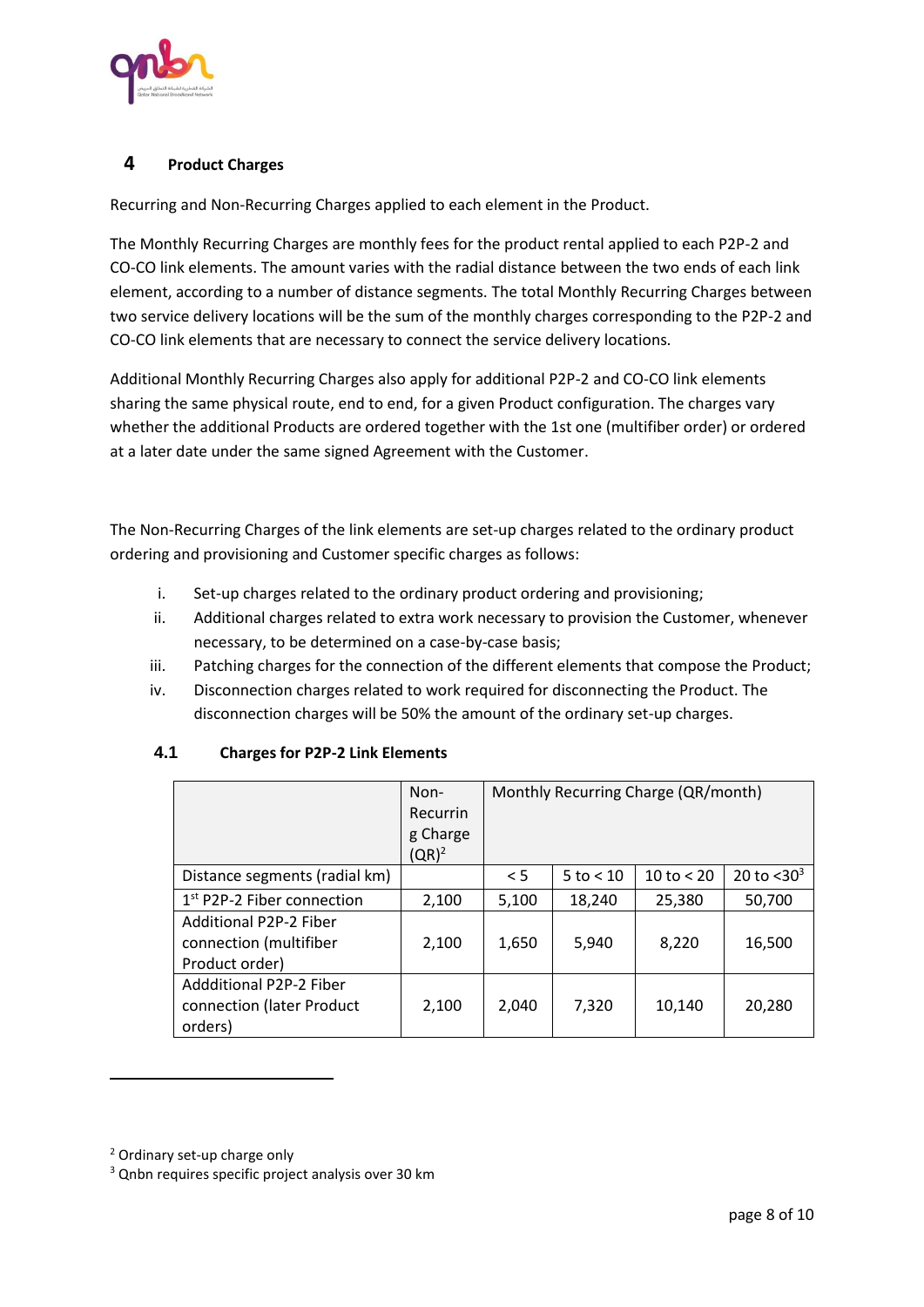

# **4.2 Charges for CO-CO Link Elements**

|                                                                    | Non-Recurring Charge<br>$(QR)^2$ | <b>Monthly Recurring Charge</b><br>(QR/month) |                           |
|--------------------------------------------------------------------|----------------------------------|-----------------------------------------------|---------------------------|
| Distance segments (radial km)                                      |                                  | < 10                                          | 10 to $<$ 30 <sup>3</sup> |
| $1st$ CO-CO connection                                             | 3,500                            | 10,140                                        | 30,420                    |
| Additional CO-CO Fiber<br>connection (multifiber Product<br>order) | 3,500                            | 3,300                                         | 9,900                     |
| Addditional CO-CO Fiber<br>connection (later Product<br>orders)    | 3,500                            | 4,080                                         | 12,180                    |

#### **4.3 Charges for Patching**

|                                                              | Non-Recurring Charge (QR) |  |
|--------------------------------------------------------------|---------------------------|--|
| Patching charge per patch point (1 fiber cable) <sup>4</sup> | 190                       |  |

# **4.4 Change of Location**

In case of change of location of one of the service delivery location of the Customer, and subject to feasibility, the Non-Recurring Charges that correspond to the new P2P-2 and/or CO-CO link elements will apply. The Monthly Recurring Charges might be updated accordingly to the new link elements included or eliminated and the new segments of distance involved. Additional Patching charges for the reconfiguration of the connection will apply.

# **4.5 Project Specific Charges**

Other charges, such as additional civil works, will be agreed separately with the Customer and are not part of this Tariff Document.

# **4.6 Minimum Service Period**

The minimum service period for the Product is a term of three (3) months. Should the Customer terminate the rental of the Product before the end of the period commitment, the Customer shall pay the full charges outstanding for the remainder of such period commitment.

 $\overline{\phantom{a}}$ 

<sup>4</sup> Includes a patch cable not exceeding 10 meters